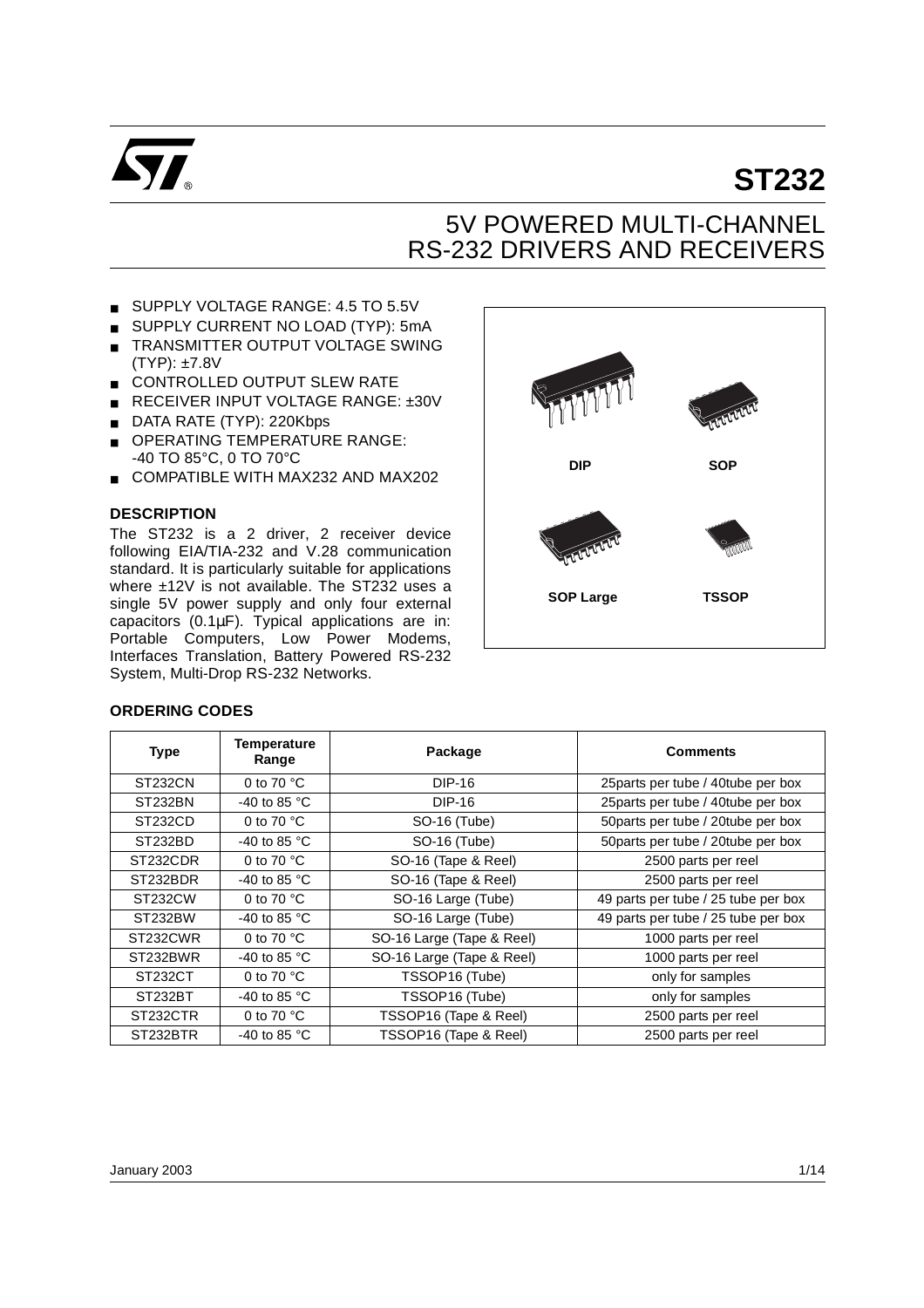#### **PIN CONFIGURATION**

| $C_{1+}$   |   |                         | 16 $\Box$   |     | $V_{\rm CC}$      |
|------------|---|-------------------------|-------------|-----|-------------------|
| $V +$      |   | $\overline{\mathbf{2}}$ | 15 $\Box$   |     | GND               |
| $C_{1-}$   |   | 3                       | $14$ $\Box$ |     | $T1_{OUT}$        |
| $C_{2+}$   |   | 4                       | $13$ $\Box$ |     | $R1_{IN}$         |
| $C_{2-}$   | ┃ | 5                       | $12$ $\Box$ |     | $R1_{OUT}$        |
| $V -$      |   | ▯<br>6                  | $11$ $\Box$ |     | $T1_{IN}$         |
| $T2_{OUT}$ |   | ÷,                      | 10 $\Box$   |     | $T2_{\text{IN}}$  |
| $R2_{IN}$  |   | 8                       |             | 9 ∏ | $R2_{\text{OUT}}$ |
|            |   |                         | PC12190     |     |                   |

#### **PIN DESCRIPTION**

| PIN <sub>N</sub> ° | <b>SYMBOL</b>     | <b>NAME AND FUNCTION</b>                               |
|--------------------|-------------------|--------------------------------------------------------|
|                    | $C_1 +$           | Positive Terminal for the first Charge Pump Capacitor  |
| 2                  | V+                | Doubled Voltage Terminal                               |
| 3                  | $C_{1}$ -         | Negative Terminal for the first Charge Pump Capacitor  |
| 4                  | $C_2+$            | Positive Terminal for the second Charge Pump Capacitor |
| 5                  | $C_{2}$ -         | Negative Terminal for the second Charge Pump Capacitor |
| 6                  | V-                | Inverted Voltage Terminal                              |
| 7                  | $T2_{\text{OUT}}$ | Second Transmitter Output Voltage                      |
| 8                  | $R2_{IN}$         | Second Receiver Input Voltage                          |
| 9                  | $R2_{OUT}$        | Second Receiver Output Voltage                         |
| 10                 | $T2_{IN}$         | Second Transmitter Input Voltage                       |
| 11                 | $T1_{IN}$         | First Transmitter Input Voltage                        |
| 12                 | $R1_{OUT}$        | <b>First Receiver Output Voltage</b>                   |
| 13                 | $R1_{IN}$         | First Receiver Input Voltage                           |
| 14                 | $T1_{OUT}$        | First Transmitter Output Voltage                       |
| 15                 | <b>GND</b>        | Ground                                                 |
| 16                 | $V_{\rm CC}$      | Supply Voltage                                         |

#### **ABSOLUTE MAXIMUM RATINGS**

| Symbol                      | <b>Parameter</b>                 | Value                              | Unit |
|-----------------------------|----------------------------------|------------------------------------|------|
| $V_{\rm CC}$                | Supply Voltage                   | $-0.3$ to 6                        | V    |
| $\mathsf{T}_{\mathsf{IN}}$  | Transmitter Input Voltage Range  | $-0.3$ to (V <sub>CC</sub> + 0.3)  | V    |
| $R_{IN}$                    | Receiver Input Voltage Range     | ± 30                               | V    |
| $\mathsf{T}_{\mathsf{OUT}}$ | Transmitter Output Voltage Range | $(V_{+} + 0.3)$ to $(V_{-} - 0.3)$ |      |
| $R_{OUT}$                   | Receiver Output Voltage Range    | $-0.3$ to (V <sub>CC</sub> + 0.3)  | V    |
| Т $_{\rm SCTOUT}$           | Short Circuit Duration on TOUT   | infinite                           |      |
| $\mathsf{T}_{\textsf{stg}}$ | Storage Temperature Range        | $-65$ to $+150$                    | °C   |

Absolute Maximum Ratings are those values beyond which damage to the device may occur. Functional operation under these condition is<br>not implied.<br>Note 1: No external supply can be applied to V+ terminal and V- terminal.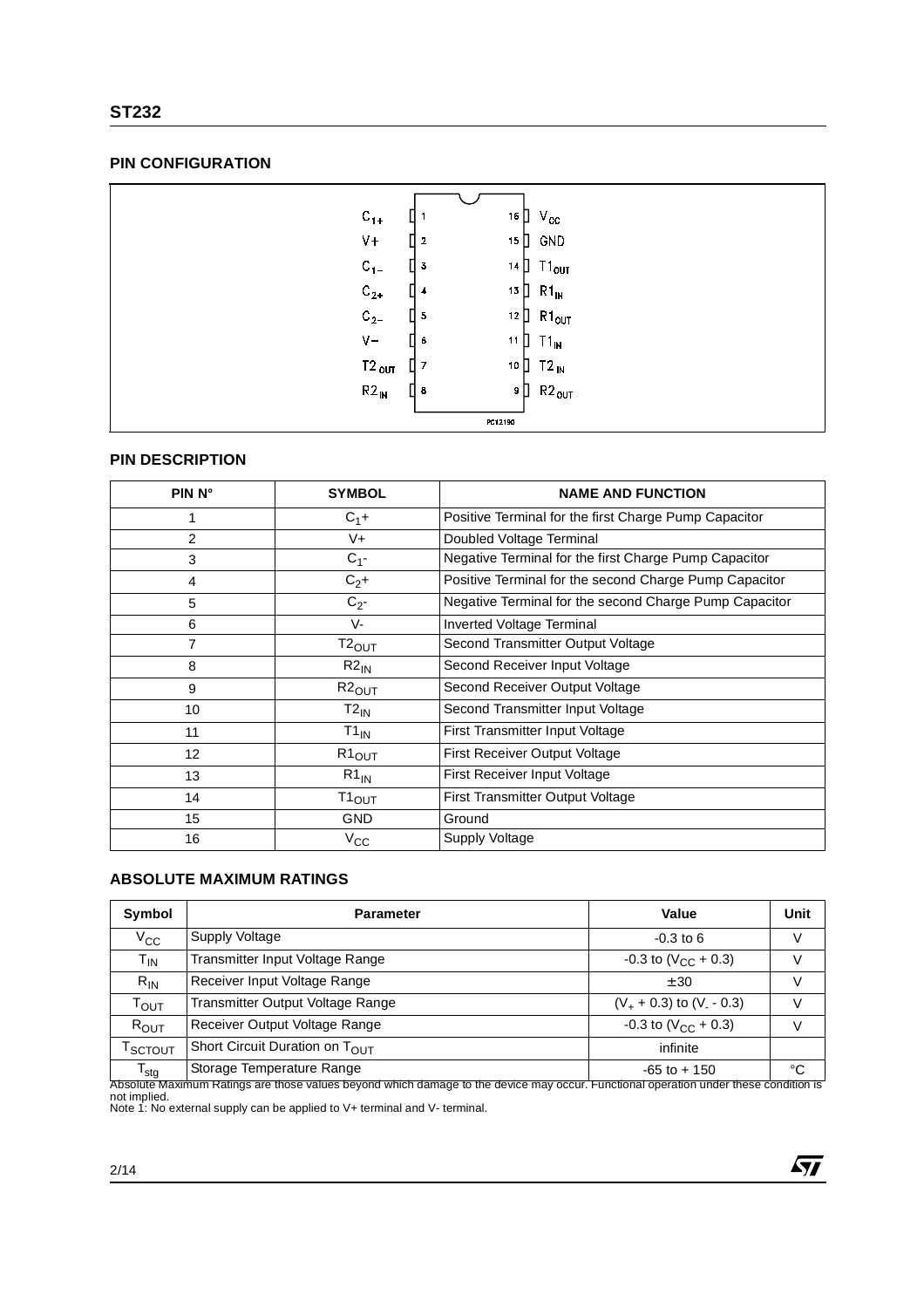#### **ELECTRICAL CHARACTERISTICS**

 $(C_1 - C_4 = 0.1 \mu F, V_{CC} = 5V \pm 10\%, T_A = -40 \text{ to } 85^{\circ}\text{C}, \text{ unless otherwise specified.}$ Typical values are referred to  $T_A = 25^{\circ}C$ )

| Symbol        | Parameter                                  | <b>Test Conditions</b> | Min. | Typ. | Max. | Unit |
|---------------|--------------------------------------------|------------------------|------|------|------|------|
| <b>SUPPLY</b> | $ V_{CC} $ Power Supply Current   No Load, | $T_A = 25^{\circ}C$    |      |      |      | mA   |

#### **TRANSMITTER ELECTRICAL CHARACTERISTICS**

 $(C_1 - C_4 = 0.1 \mu F$ ,  $V_{CC} = 5V \pm 10\%$ ,  $T_A = -40$  to 85°C, unless otherwise specified.

Typical values are referred to  $T_A = 25^{\circ}C$ )

| Symbol              | <b>Parameter</b>                                   | <b>Test Conditions</b>                                                                                 | Min. | Typ. | Max.          | Unit      |
|---------------------|----------------------------------------------------|--------------------------------------------------------------------------------------------------------|------|------|---------------|-----------|
| $V_{\mathsf{TOUT}}$ | Output Voltage Swing                               | All Transmitter outputs are loaded with<br>$3K\Omega$ to GND                                           | ± 5  | ±7.8 |               | V         |
| $I$ TIL             | Input Leakage Current                              |                                                                                                        |      |      | ± 1           | μA        |
| $V$ TIL             | Input Logic Threshold Low                          |                                                                                                        | 0.8  |      |               | V         |
| $V$ TIH             | Input Logic Threshold High                         |                                                                                                        |      |      | $\mathcal{P}$ | V         |
| $SR_T$              | <b>Transition Slew Rate</b>                        | $T_A = 25^{\circ}C,$<br>$V_{CC}$ = 5V<br>$C_1 = 50$ to 2500pF<br>$R_1 = 3$ to 7K $\Omega$ ,<br>(Note1) |      | 7    | 30            | $V/\mu s$ |
| $D_R$               | Data Rate                                          | (Note 2)                                                                                               | 120  | 220  |               | Kbits/s   |
| R <sub>TOUT</sub>   | Transmitter Output<br>Resistance                   | $V_{CC} = V + = V - = 0V$<br>$V_{OUT} = \pm 2V$                                                        | 300  |      |               | Ω         |
| l <sub>SC</sub>     | Transmitter Output Short<br><b>Circuit Current</b> | One $T_{XOUT}$ to GND                                                                                  |      | ±10  | ±60           | mA        |

Note 1: Measured from 3V to -3V or from -3V to 3V.<br>Note2: One transmitter output is loaded with R<sub>L</sub> = 3KΩ to 7KΩ, C<sub>L</sub> = 50 to 1000pF

#### **RECEIVER ELECTRICAL CHARACTERISTICS**

 $(C_1 - C_4 = 0.1 \mu F$ ,  $V_{CC} = 5V \pm 10\%$ ,  $T_A = -40$  to 85°C, unless otherwise specified.

| Typical values are referred to $T_A = 25^{\circ}C$ ) |  |  |
|------------------------------------------------------|--|--|
|------------------------------------------------------|--|--|

| Symbol                 | <b>Parameter</b>                                       | <b>Test Conditions</b>                                | Min. | Typ.          | Max.           | Unit   |
|------------------------|--------------------------------------------------------|-------------------------------------------------------|------|---------------|----------------|--------|
| <b>V<sub>RIN</sub></b> | Receiver Input Voltage<br><b>Operating Range</b>       |                                                       | -30  |               | 30             | V      |
| $R_{\mathsf{RIN}}$     | RS-232 Input Resistance                                | $T_A = 25^{\circ}C$ , $V_{CC} = 5 V$ , $V_{RIN} = 5V$ | 3    | 5             | $\overline{7}$ | KΩ     |
| $V_{\rm RIL}$          | RS-232 Input Logic<br>Threshold Low                    | $T_A = 25^{\circ}C$ , $V_{CC} = 5 V$                  | 0.8  | 1.2           |                | V      |
| $V_{\rm RIH}$          | RS-232 Input Logic<br>Threshold High                   | $T_A = 25^{\circ}C$ , $V_{CC} = 5 V$                  |      | 1.7           | 2.4            | $\vee$ |
| V <sub>RIHYS</sub>     | RS-232 Input Hysteresis                                | $V_{CC} = 5V$                                         | 0.2  | 0.5           | 1              | $\vee$ |
| $V_{\text{ROL}}$       | <b>TTL/CMOS Output Voltage</b><br>Low                  | $I_{\text{OUT}}$ = 3.2mA (to $V_{\text{CC}}$ )        |      |               | 0.4            | $\vee$ |
| $V_{ROH}$              | TTL/CMOS Output Voltage<br><b>High</b>                 | $I_{\text{OUT}}$ = -1mA (to GND)                      | 3.5  | $V_{CC}$ -0.4 |                | $\vee$ |
| $t_{\text{DR}}$        | Receiver Propagation Delay $ C_L $ = 150pF (Note 1)    |                                                       |      | 0.3           |                | μs     |
| <b>I</b> SCR           | <b>Receiver Output Short</b><br><b>Circuit Current</b> |                                                       |      | ±10           |                | mA     |

Note 1: RS-232 IN to TTL-CMOS OUT (from 50% to 50%)

*ST*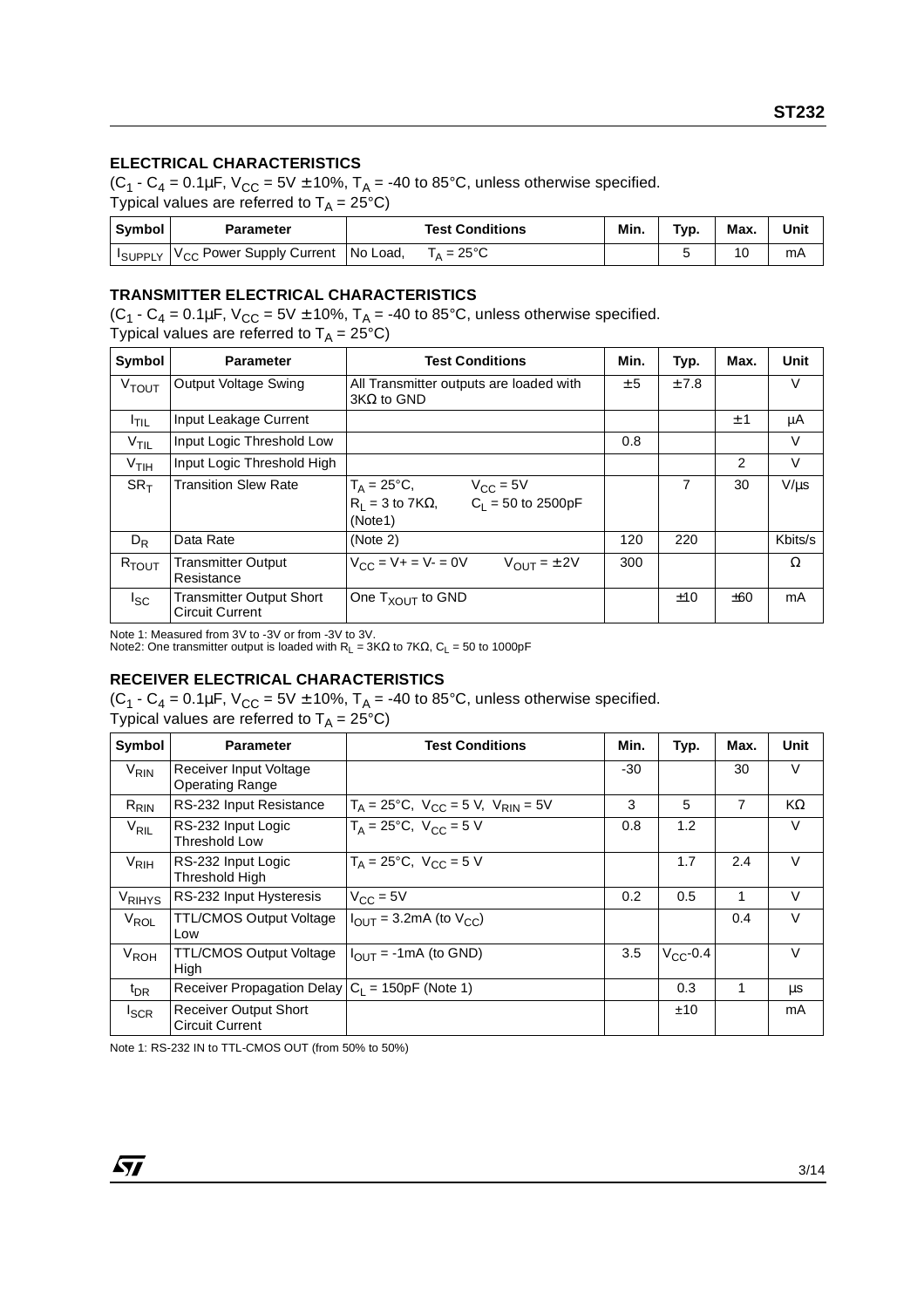



Note 1: C<sub>1-4</sub> capacitors can even be 1µF ones.<br>Note 2: C<sub>1-4</sub> can be common or biased capacitors.

#### **CAPACITANCE VALUE (**µ**F)**

| -<br>uz. |  |  |
|----------|--|--|
|          |  |  |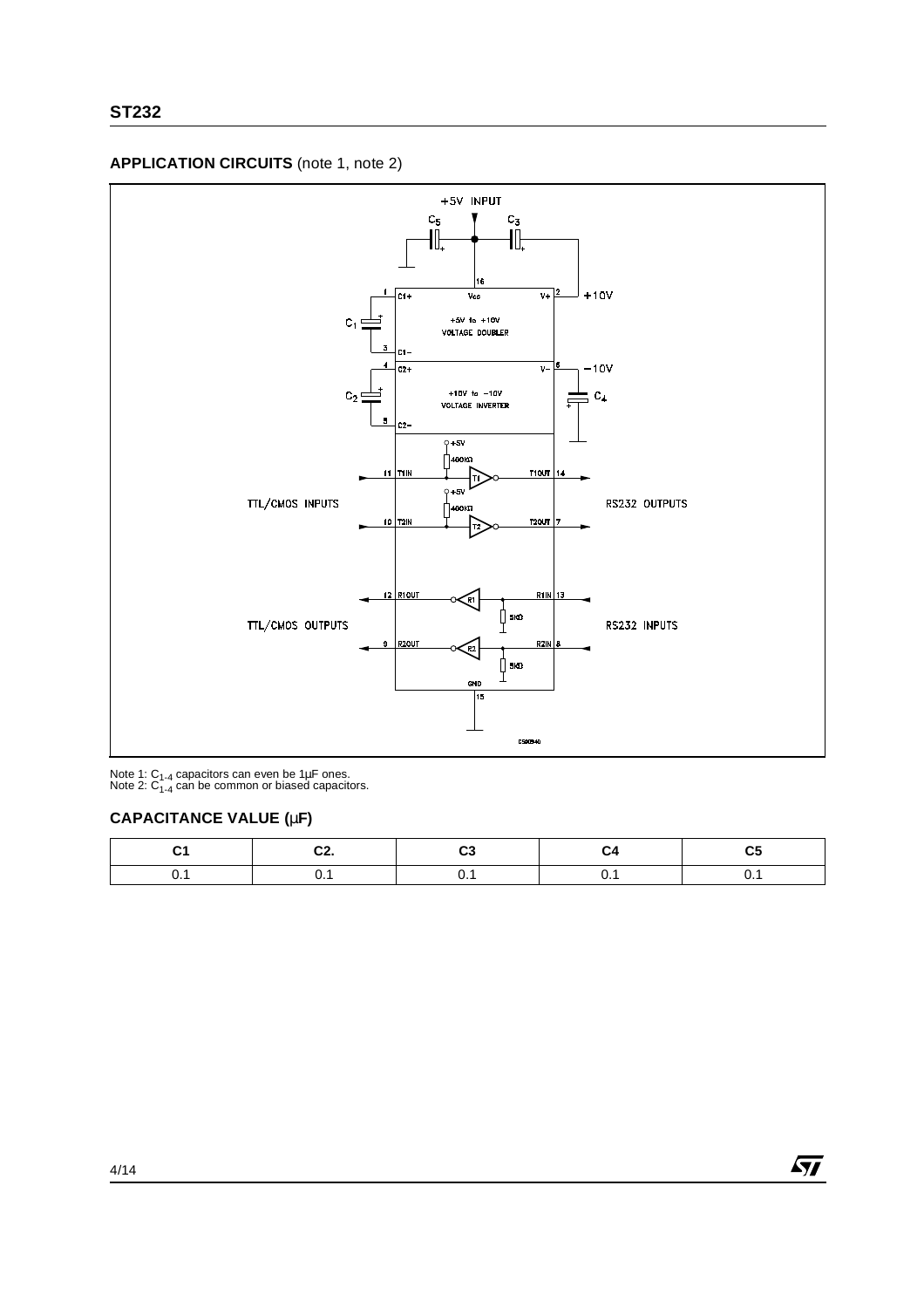#### **TYPICAL PERFORMANCE CHARACTERISTICS** (unless otherwise specified  $T_i = 25^{\circ}C$ )

**Figure 1 :** Supply Current vs Temperature

#### **Figure 4 :** Driver Propagation Delay



**Figure 2 :** Data Rate vs Temperature



**Figure 3 :** Receiver Propagation Delay





**Figure 5 :** High Level Output Voltage Swing vs Temperature



**Figure 6 :** Low Level Output Voltage Swing vs Temperature

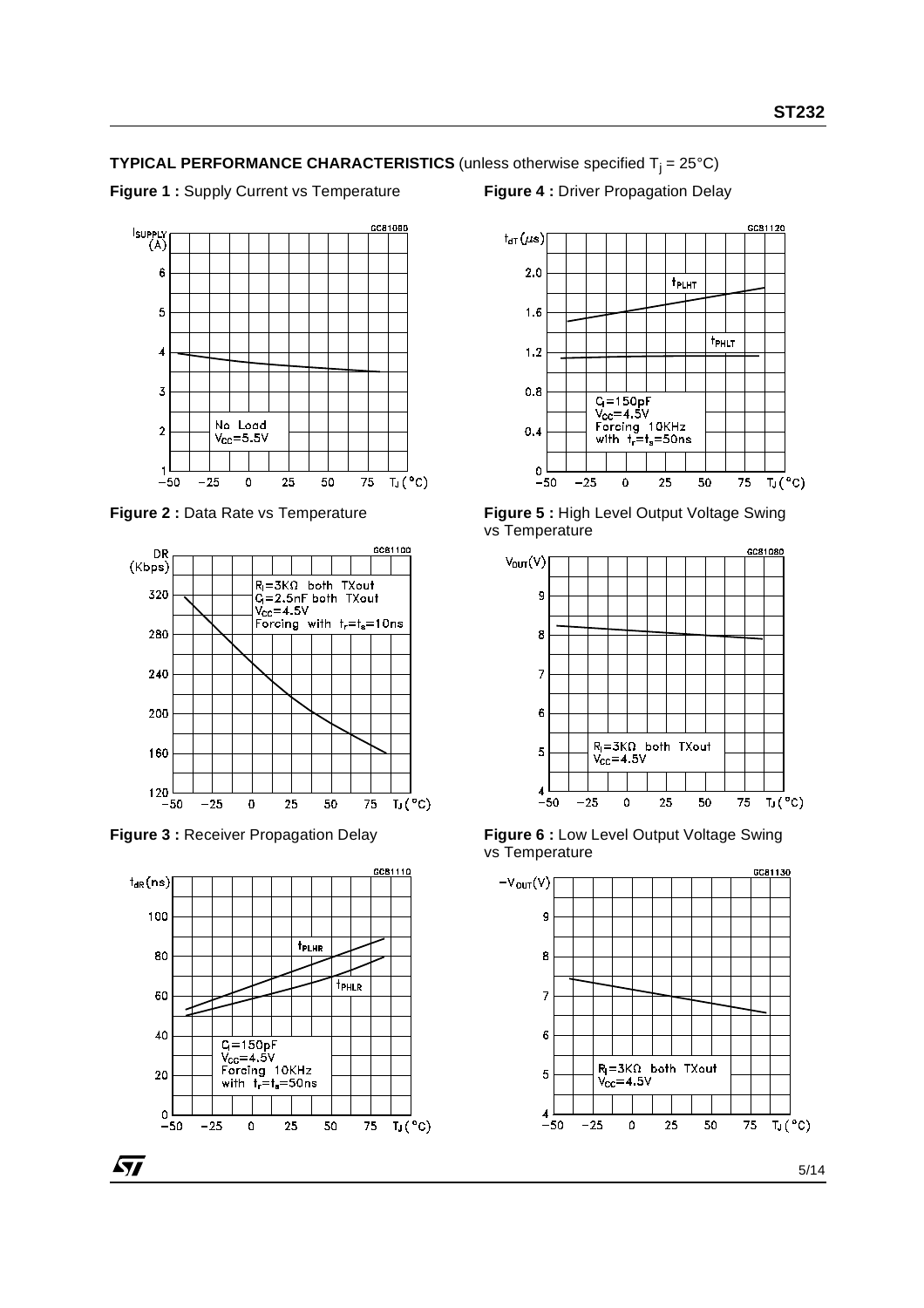**Figure 7 :** High Level Transmitter Output Short Circuit Current vs Temperature



**Figure 8 :** Low Level Transmitter Output Short Circuit Current vs Temperature



**Figure 9 :** High Level Receiver Output Short Circuit Current vs Temperature



**Figure 10 :** Low Level Receiver Output Short Circuit Current vs Temperature



57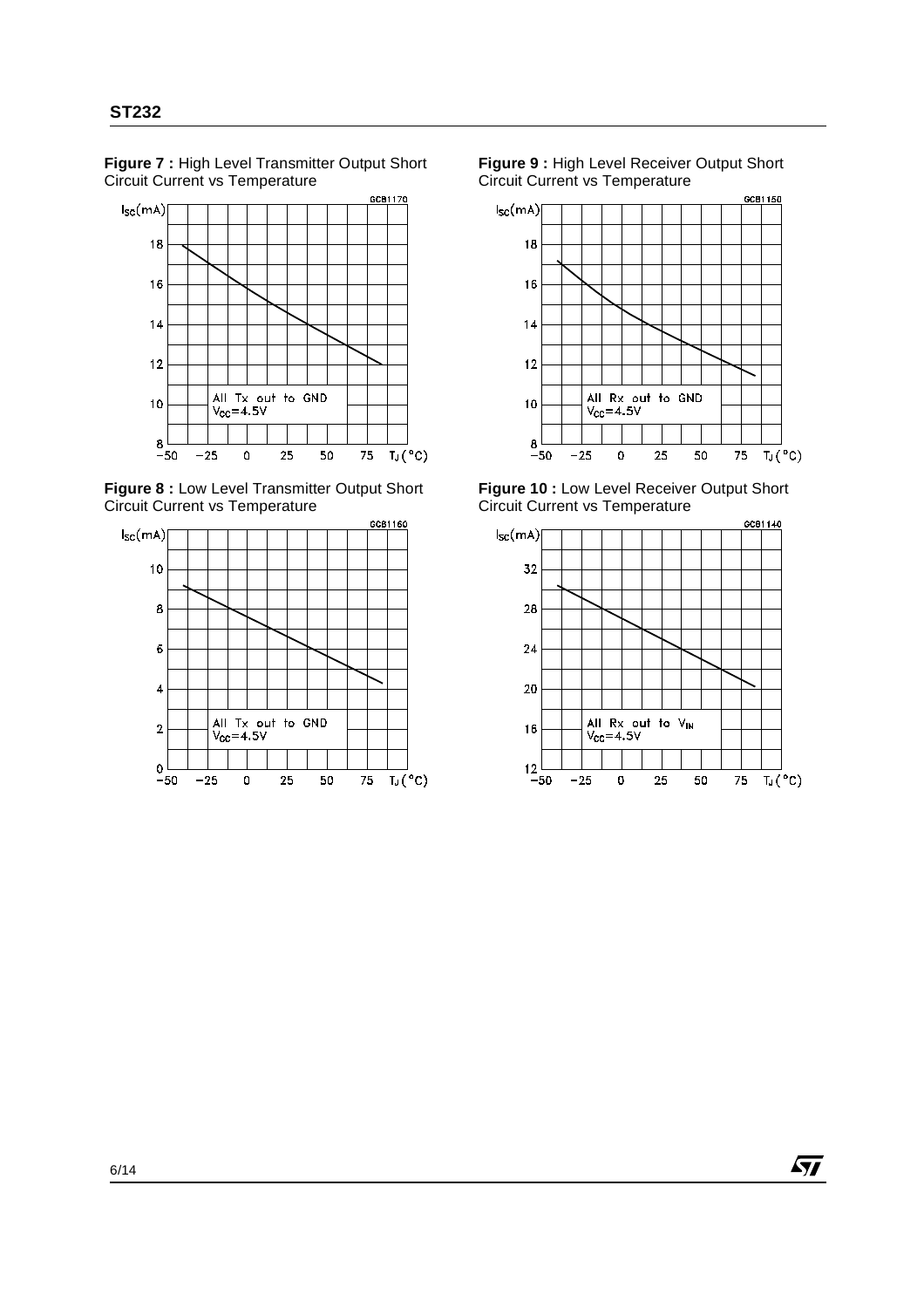|             | - - - -- |            |       |       |       |       |  |  |  |
|-------------|----------|------------|-------|-------|-------|-------|--|--|--|
|             |          | mm.        |       | inch  |       |       |  |  |  |
| DIM.        | MIN.     | <b>TYP</b> | MAX.  | MIN.  | TYP.  | MAX.  |  |  |  |
| a1          | 0.51     |            |       | 0.020 |       |       |  |  |  |
| $\sf B$     | 0.77     |            | 1.65  | 0.030 |       | 0.065 |  |  |  |
| $\sf b$     |          | $0.5\,$    |       |       | 0.020 |       |  |  |  |
| b1          |          | 0.25       |       |       | 0.010 |       |  |  |  |
| D           |          |            | 20    |       |       | 0.787 |  |  |  |
| E           |          | 8.5        |       |       | 0.335 |       |  |  |  |
| ${\bf e}$   |          | 2.54       |       |       | 0.100 |       |  |  |  |
| e3          |          | 17.78      |       |       | 0.700 |       |  |  |  |
| $\mathsf F$ |          |            | $7.1$ |       |       | 0.280 |  |  |  |
| I           |          |            | 5.1   |       |       | 0.201 |  |  |  |
| L           |          | 3.3        |       |       | 0.130 |       |  |  |  |
| $\mathsf Z$ |          |            | 1.27  |       |       | 0.050 |  |  |  |



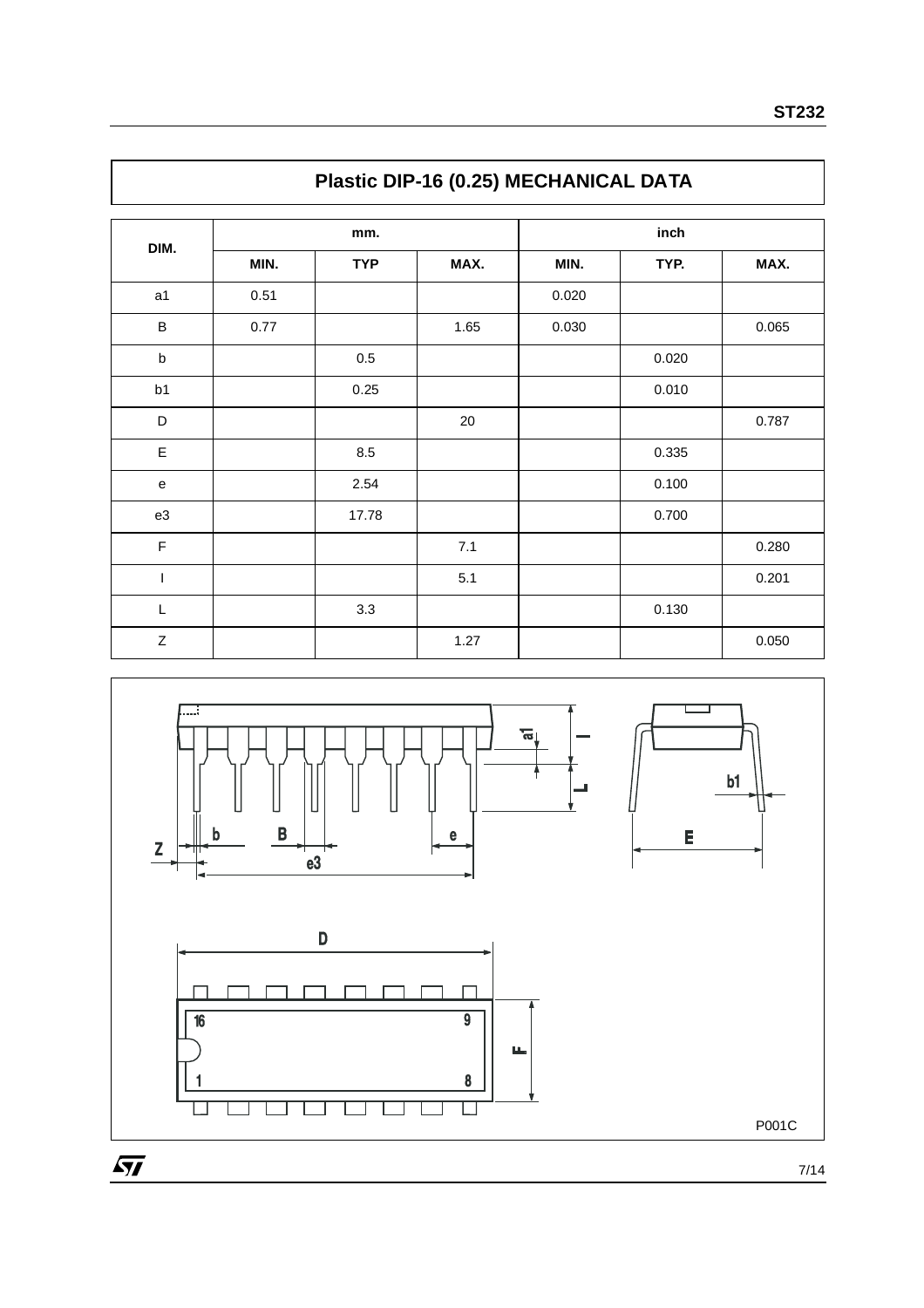| M<br>٧<br>۰. |
|--------------|
|--------------|

Г

|                | <b>SO-16 MECHANICAL DATA</b> |            |         |                  |       |       |  |  |
|----------------|------------------------------|------------|---------|------------------|-------|-------|--|--|
|                |                              | mm.        |         |                  | inch  |       |  |  |
| DIM.           | MIN.                         | <b>TYP</b> | MAX.    | MIN.             | TYP.  | MAX.  |  |  |
| A              |                              |            | 1.75    |                  |       | 0.068 |  |  |
| a <sub>1</sub> | 0.1                          |            | 0.2     | 0.004            |       | 0.008 |  |  |
| a2             |                              |            | 1.65    |                  |       | 0.064 |  |  |
| b              | 0.35                         |            | 0.46    | 0.013            |       | 0.018 |  |  |
| b1             | 0.19                         |            | 0.25    | 0.007            |       | 0.010 |  |  |
| C              |                              | 0.5        |         |                  | 0.019 |       |  |  |
| c1             |                              |            |         | 45° (typ.)       |       |       |  |  |
| D              | 9.8                          |            | $10$    | 0.385            |       | 0.393 |  |  |
| E              | 5.8                          |            | $6.2\,$ | 0.228            |       | 0.244 |  |  |
| e              |                              | 1.27       |         |                  | 0.050 |       |  |  |
| e3             |                              | 8.89       |         |                  | 0.350 |       |  |  |
| F              | 3.8                          |            | 4.0     | 0.149            |       | 0.157 |  |  |
| G              | 4.6                          |            | 5.3     | 0.181            |       | 0.208 |  |  |
| L              | 0.5                          |            | 1.27    | 0.019            |       | 0.050 |  |  |
| M              |                              |            | 0.62    |                  |       | 0.024 |  |  |
| S              | 8                            |            |         | $\degree$ (max.) |       |       |  |  |



### **SO-16 MECHANICAL DATA**

٦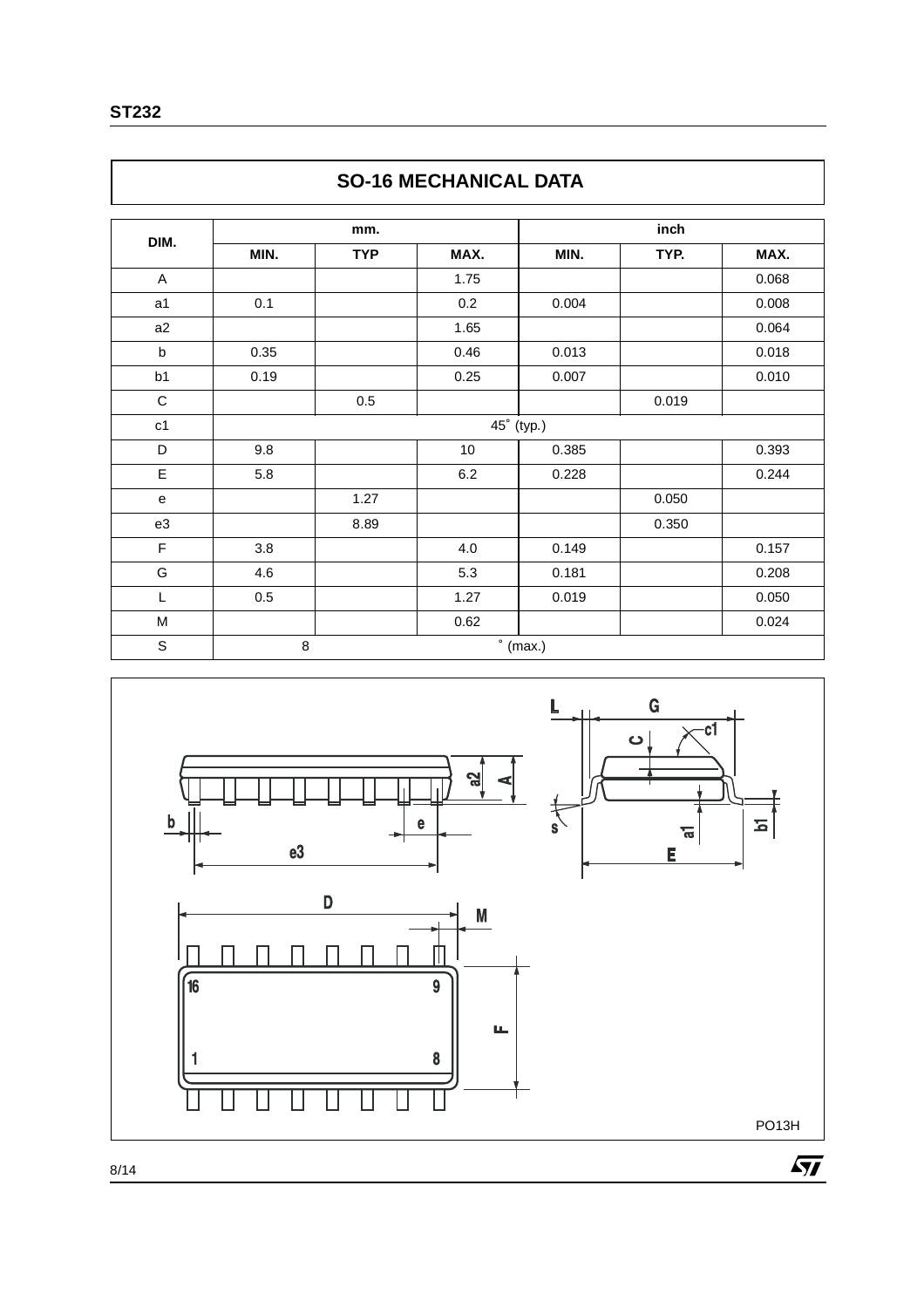| DIM.           | mm.                         |            |       | inch  |       |       |  |
|----------------|-----------------------------|------------|-------|-------|-------|-------|--|
|                | MIN.                        | <b>TYP</b> | MAX.  | MIN.  | TYP.  | MAX.  |  |
| A              |                             |            | 2.65  |       |       | 0.104 |  |
| a <sub>1</sub> | 0.1                         |            | 0.2   | 0.004 |       | 0.008 |  |
| a2             |                             |            | 2.45  |       |       | 0.096 |  |
| b              | 0.35                        |            | 0.49  | 0.014 |       | 0.019 |  |
| b <sub>1</sub> | 0.23                        |            | 0.32  | 0.009 |       | 0.012 |  |
| $\mathsf C$    |                             | $0.5\,$    |       |       | 0.020 |       |  |
| c1             | 45° (typ.)                  |            |       |       |       |       |  |
| D              | 10.1                        |            | 10.5  | 0.397 |       | 0.413 |  |
| E              | 10.0                        |            | 10.65 | 0.393 |       | 0.419 |  |
| e              |                             | 1.27       |       |       | 0.050 |       |  |
| e3             |                             | 8.89       |       |       | 0.350 |       |  |
| F              | 7.4                         |            | 7.6   | 0.291 |       | 0.300 |  |
| G              |                             |            |       |       |       |       |  |
| L              | $0.5\,$                     |            | 1.27  | 0.020 |       | 0.050 |  |
| M              |                             |            | 0.75  |       |       | 0.029 |  |
| $\mathbb S$    | $\degree$ (max.)<br>$\,8\,$ |            |       |       |       |       |  |



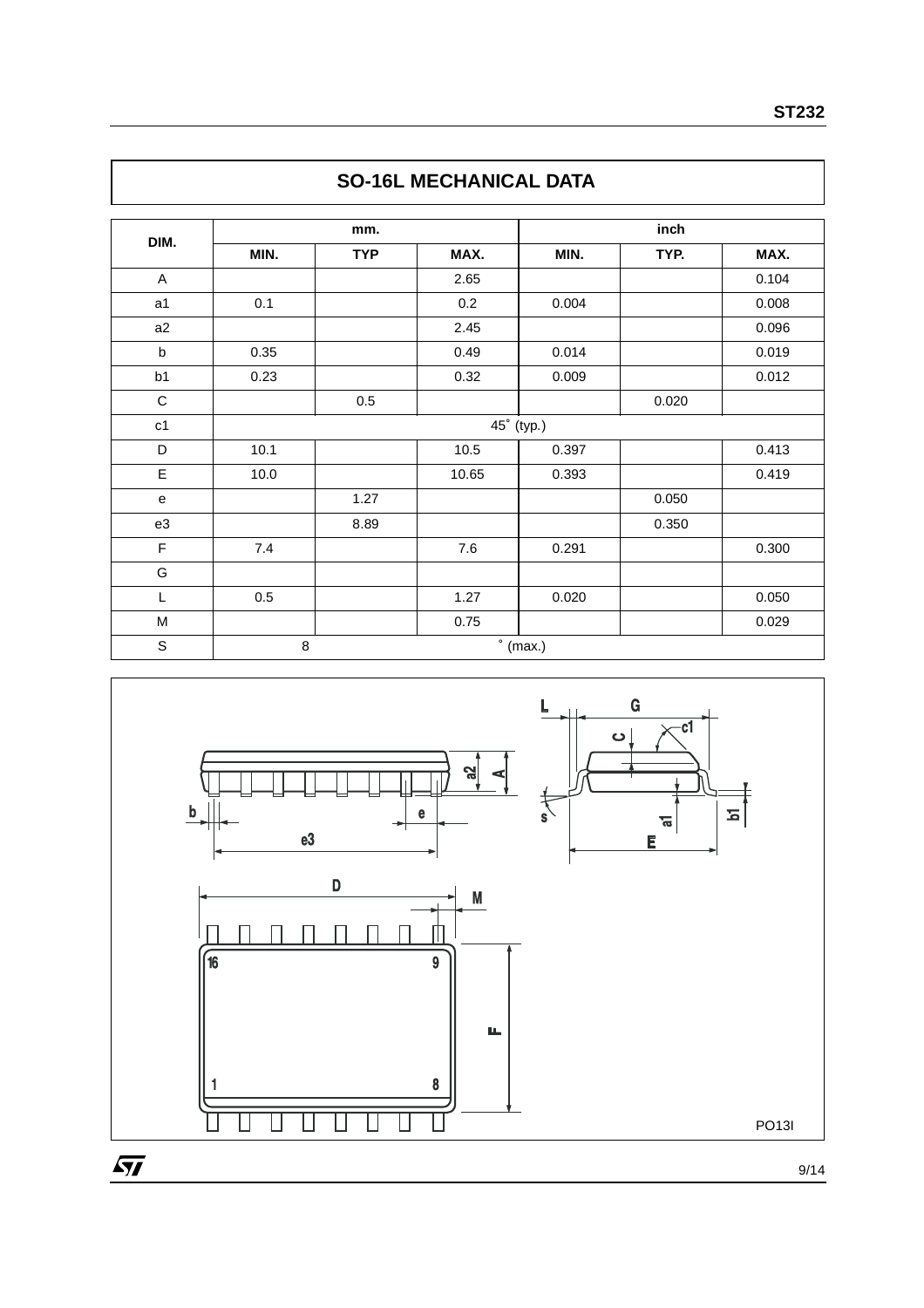|             | <b>TSSOP16 MECHANICAL DATA</b> |            |             |             |            |             |  |  |
|-------------|--------------------------------|------------|-------------|-------------|------------|-------------|--|--|
| DIM.        | mm.                            |            |             | inch        |            |             |  |  |
|             | MIN.                           | <b>TYP</b> | MAX.        | MIN.        | TYP.       | MAX.        |  |  |
| A           |                                |            | 1.2         |             |            | 0.047       |  |  |
| A1          | 0.05                           |            | 0.15        | 0.002       | 0.004      | 0.006       |  |  |
| A2          | 0.8                            | 1          | 1.05        | 0.031       | 0.039      | 0.041       |  |  |
| $\mathbf b$ | 0.19                           |            | 0.30        | 0.007       |            | 0.012       |  |  |
| $\mathbf C$ | 0.09                           |            | 0.20        | 0.004       |            | 0.0079      |  |  |
| D           | 4.9                            | 5          | 5.1         | 0.193       | 0.197      | 0.201       |  |  |
| Ε           | 6.2                            | 6.4        | 6.6         | 0.244       | 0.252      | 0.260       |  |  |
| E1          | 4.3                            | 4.4        | 4.48        | 0.169       | 0.173      | 0.176       |  |  |
| e           |                                | 0.65 BSC   |             |             | 0.0256 BSC |             |  |  |
| Κ           | $0^{\circ}$                    |            | $8^{\circ}$ | $0^{\circ}$ |            | $8^{\circ}$ |  |  |
| L           | 0.45                           | 0.60       | 0.75        | 0.018       | 0.024      | 0.030       |  |  |



0080338D

10/14

PIN 1 IDENTIFICATION

 $\frac{1}{1}$ 

 $\sqrt{M}$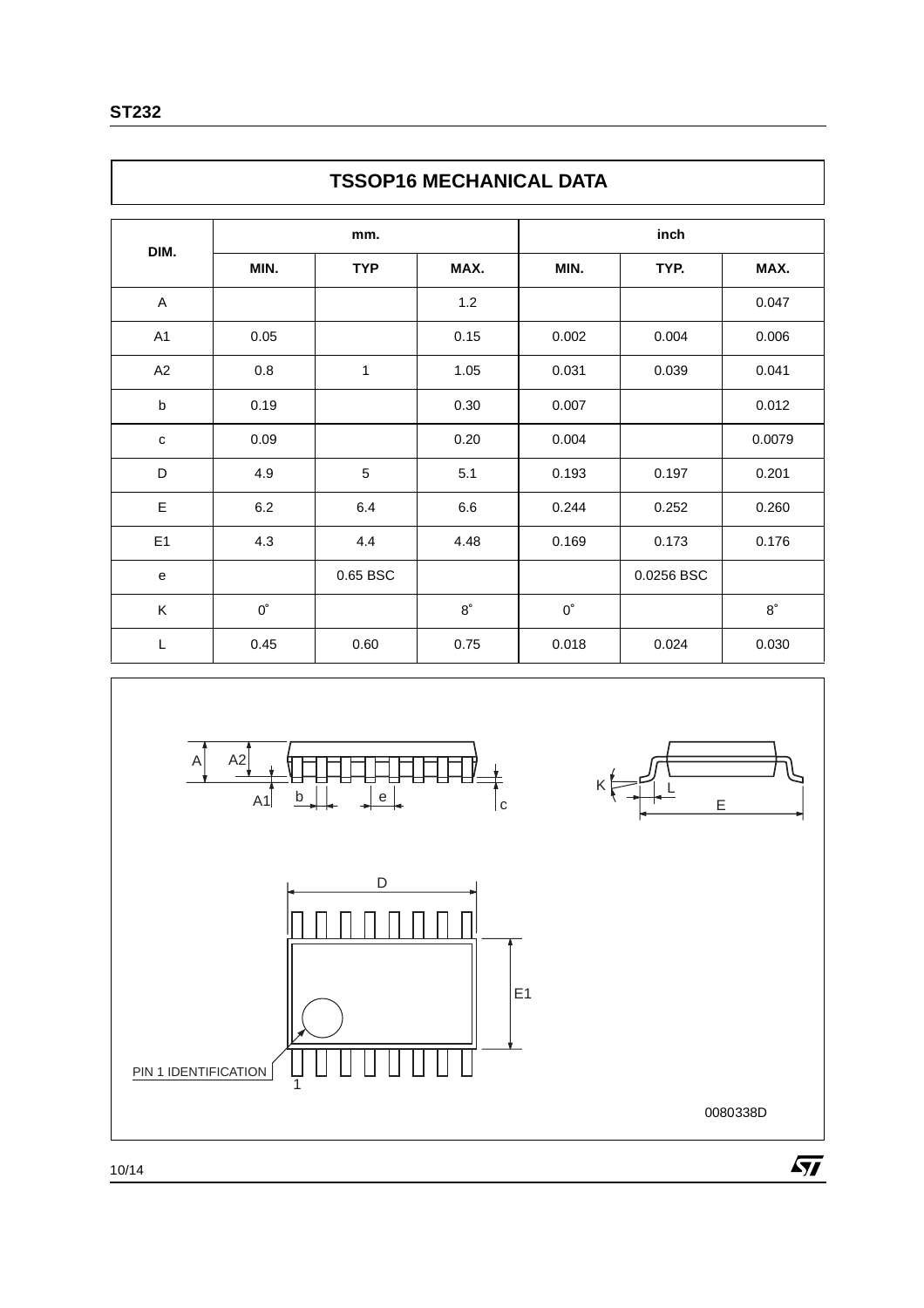| DIM.                    | mm.  |            |      | inch  |      |        |
|-------------------------|------|------------|------|-------|------|--------|
|                         | MIN. | <b>TYP</b> | MAX. | MIN.  | TYP. | MAX.   |
| $\mathsf{A}$            |      |            | 330  |       |      | 12.992 |
| $\mathbf C$             | 12.8 |            | 13.2 | 0.504 |      | 0.519  |
| D                       | 20.2 |            |      | 0.795 |      |        |
| $\overline{\mathsf{N}}$ | 60   |            |      | 2.362 |      |        |
| $\top$                  |      |            | 22.4 |       |      | 0.882  |
| Ao                      | 6.45 |            | 6.65 | 0.254 |      | 0.262  |
| Bo                      | 10.3 |            | 10.5 | 0.406 |      | 0.414  |
| Ko                      | 2.1  |            | 2.3  | 0.082 |      | 0.090  |
| Po                      | 3.9  |            | 4.1  | 0.153 |      | 0.161  |
| $\mathsf{P}$            | 7.9  |            | 8.1  | 0.311 |      | 0.319  |
|                         |      |            |      |       |      |        |

## **Tape & Reel SO-16 MECHANICAL DATA**



11/14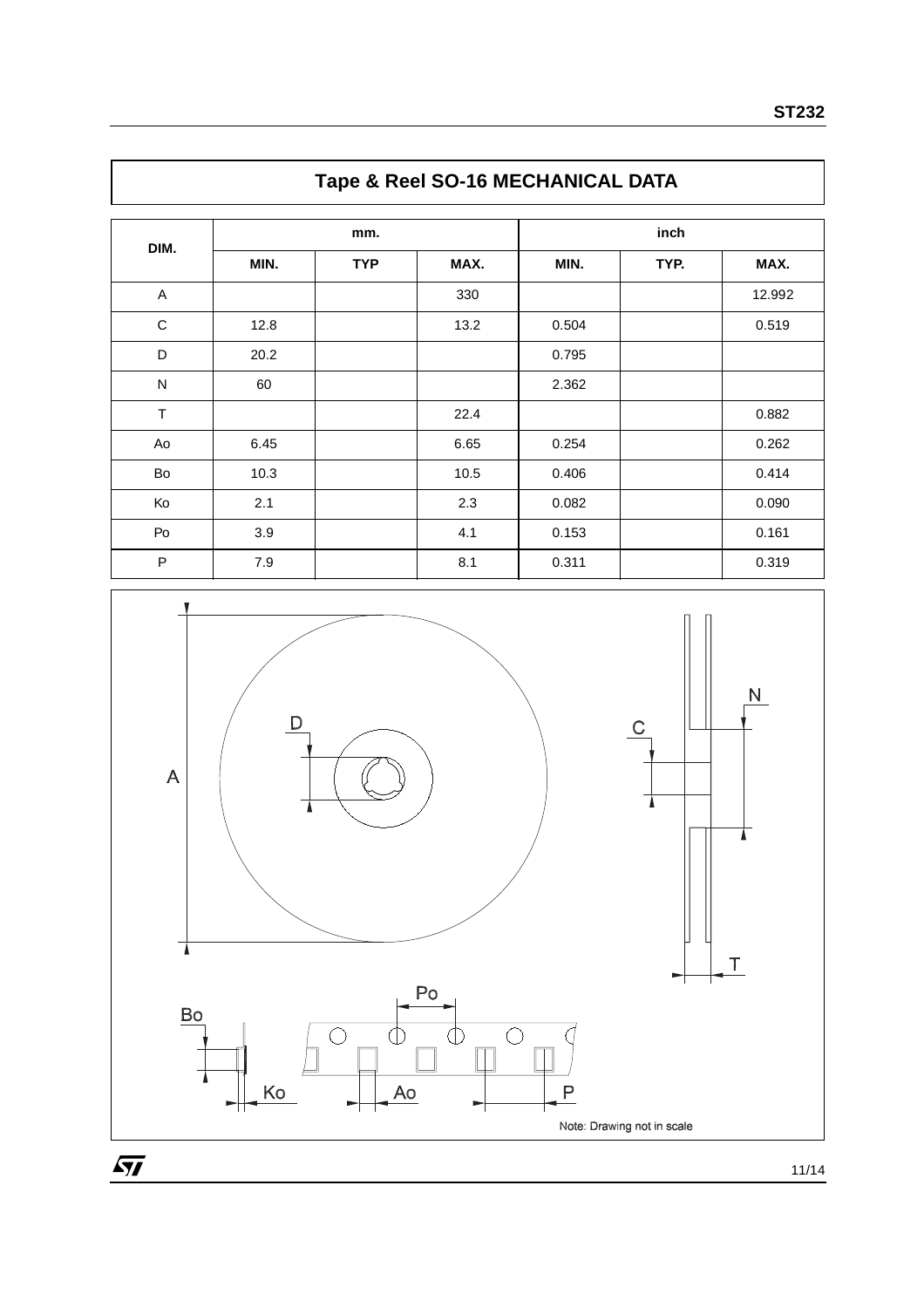|           | Tape & Reel SO-16L MECHANICAL DATA |            |      |       |      |        |  |  |
|-----------|------------------------------------|------------|------|-------|------|--------|--|--|
|           | mm.                                |            |      | inch  |      |        |  |  |
| DIM.      | MIN.                               | <b>TYP</b> | MAX. | MIN.  | TYP. | MAX.   |  |  |
| A         |                                    |            | 330  |       |      | 12.992 |  |  |
| C         | 12.8                               |            | 13.2 | 0.504 |      | 0.519  |  |  |
| D         | 20.2                               |            |      | 0.795 |      |        |  |  |
| ${\sf N}$ | 60                                 |            |      | 2.362 |      |        |  |  |
| T         |                                    |            | 22.4 |       |      | 0.882  |  |  |
| Ao        | 10.8                               |            | 11.0 | 0.425 |      | 0.433  |  |  |
| Bo        | 10.7                               |            | 10.9 | 0.421 |      | 0.429  |  |  |
| Ko        | 2.9                                |            | 3.1  | 0.114 |      | 0.122  |  |  |
| Po        | 3.9                                |            | 4.1  | 0.153 |      | 0.161  |  |  |
| P         | 11.9                               |            | 12.1 | 0.468 |      | 0.476  |  |  |





**ST232**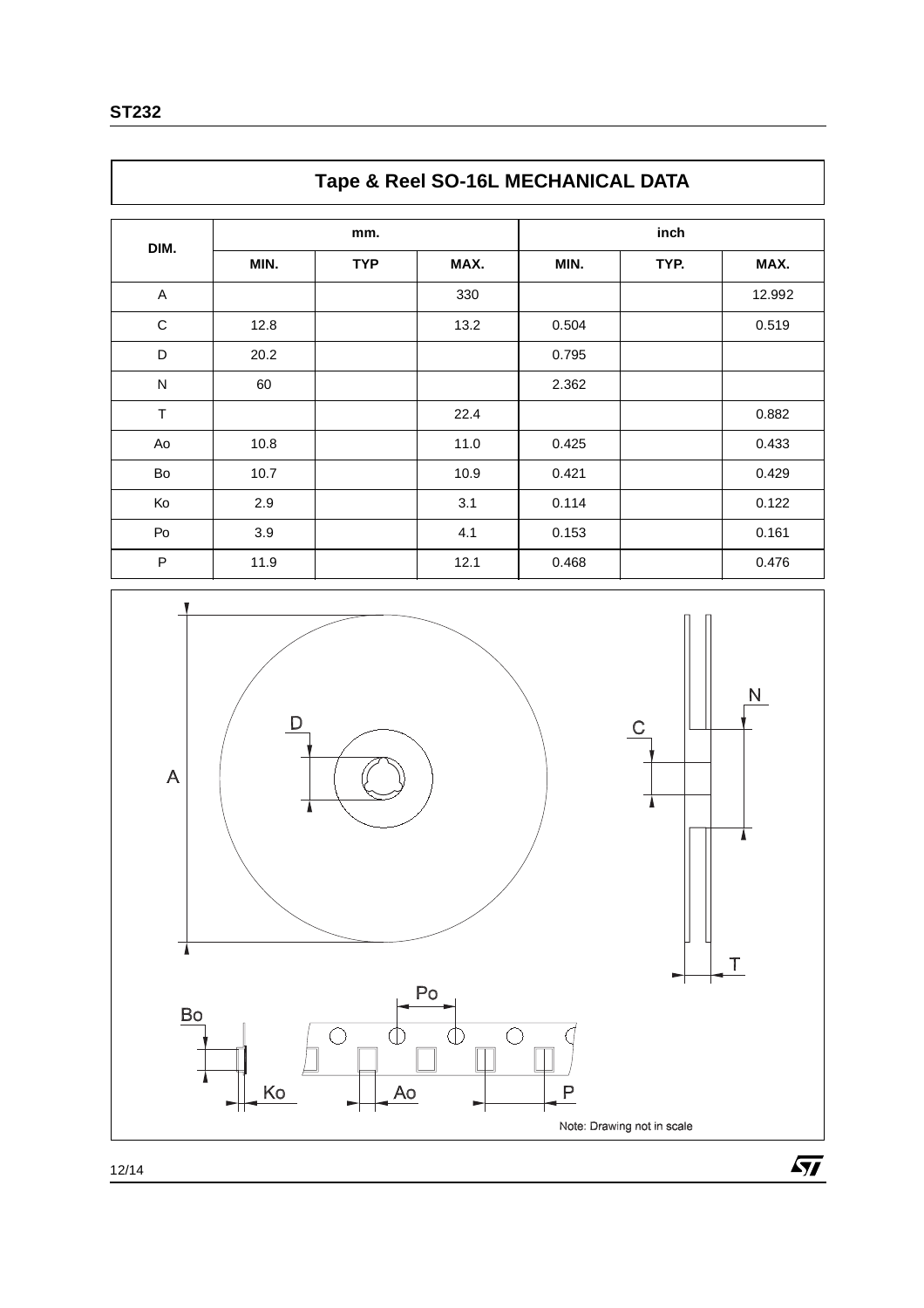| DIM.         | mm.  |            |      | inch  |      |        |
|--------------|------|------------|------|-------|------|--------|
|              | MIN. | <b>TYP</b> | MAX. | MIN.  | TYP. | MAX.   |
| A            |      |            | 330  |       |      | 12.992 |
| $\mathsf C$  | 12.8 |            | 13.2 | 0.504 |      | 0.519  |
| D            | 20.2 |            |      | 0.795 |      |        |
| $\mathsf{N}$ | 60   |            |      | 2.362 |      |        |
| $\top$       |      |            | 22.4 |       |      | 0.882  |
| Ao           | 6.7  |            | 6.9  | 0.264 |      | 0.272  |
| Bo           | 5.3  |            | 5.5  | 0.209 |      | 0.217  |
| Ko           | 1.6  |            | 1.8  | 0.063 |      | 0.071  |
| Po           | 3.9  |            | 4.1  | 0.153 |      | 0.161  |
| $\sf P$      | 7.9  |            | 8.1  | 0.311 |      | 0.319  |
|              |      |            |      |       |      |        |

# **Tape & Reel TSSOP16 MECHANICAL DATA**



13/14